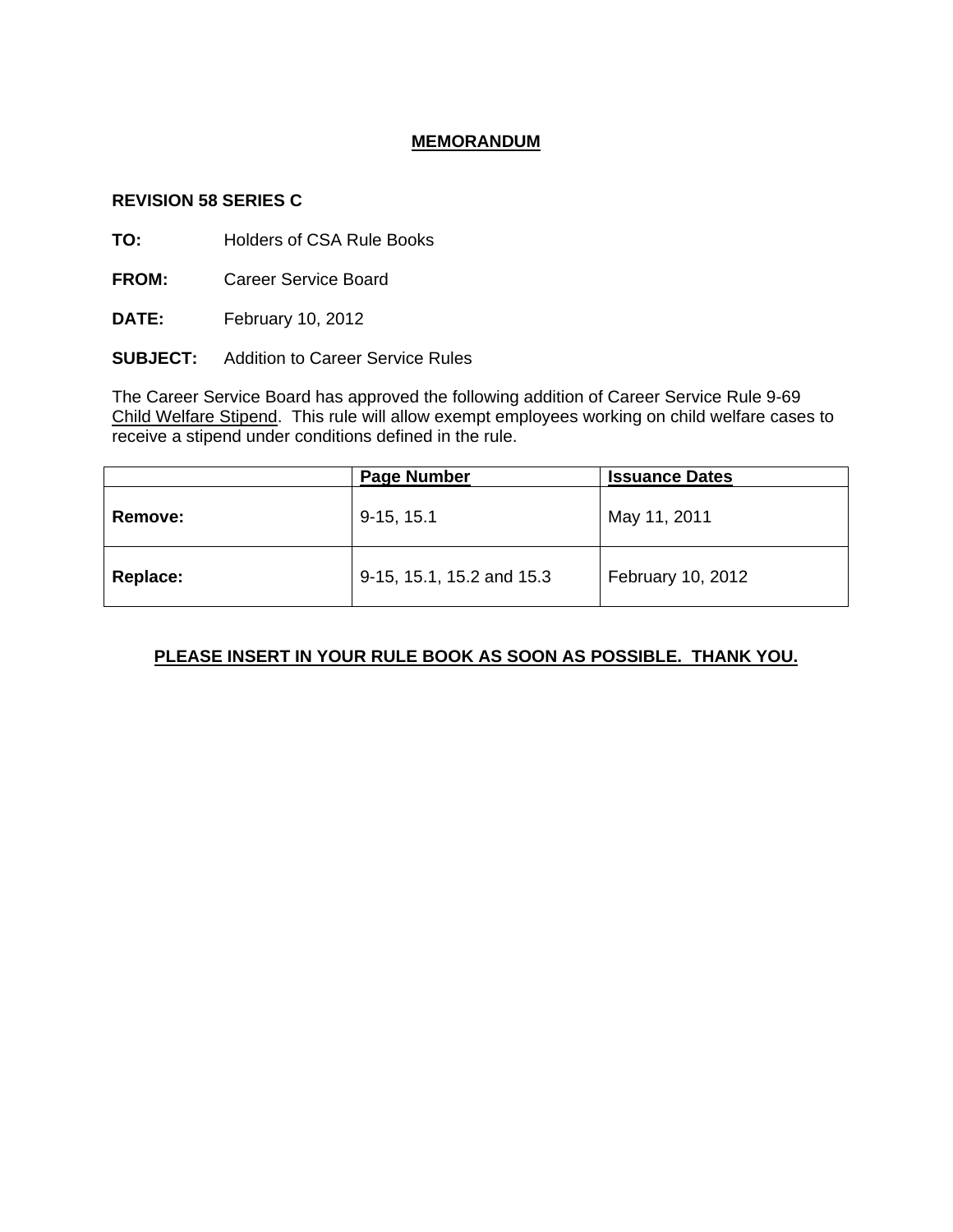# B. Amount of Stipend

- 1. Exempt employees:
	- a. The only compensation the employee will receive for time spent teaching golf lessons is the Golf Lesson Stipend.
	- b. The City shall retain sixteen percent (16%) of the fee charged.
	- c. Eighty-four percent (84%) of the fee will be paid to the employee as a Golf Lesson Stipend.
- 2. Non-exempt employees:
	- a. Non-exempt employees will receive their normal hourly rate of pay for time spent conducting lessons in addition to the Golf Lesson Stipend.
	- b. The City shall retain forty percent (45%) of the fee charged.
	- c. Fifty-five percent (55%) of the fee will be paid to the employee as a Golf Lesson Stipend.
- 3. The City portion of the fee will include the cost of golf balls.
- 4. Stipends will be paid on collected revenue only.

9-68 Heavy Equipment Mechanic Trainer Differential (Effective June 23, 2008; Rule Revision Memo 29C)

- A. A Heavy Equipment Mechanic ("HEM") who is assigned HEM trainer duties by an appointing authority shall be eligible for a differential of \$2.25 per hour for all time spent performing HEM trainer duties (but not to exceed four hundred hours per calendar year).
- B. The appointing authority shall select eligible HEM trainers through a formal process that shall include submission of an application, a formal interview, and demonstration and evaluation of technical skills.
- C. 1. The appointing authority shall provide a training plan which shall include the criteria that will be used for selecting HEM trainers to the Personnel Director for approval.
	- 2. The appointing authority shall provide the name(s) of any eligible employee(s) to the CSA prior to payment of the differential.
- D. An appointing authority may terminate the assignment of training duties to an employee at any time. The appointing authority shall notify the CSA when an employee is no longer assigned training duties.

Page issuance date: February 10, 2012 Effective date: February 5, 2012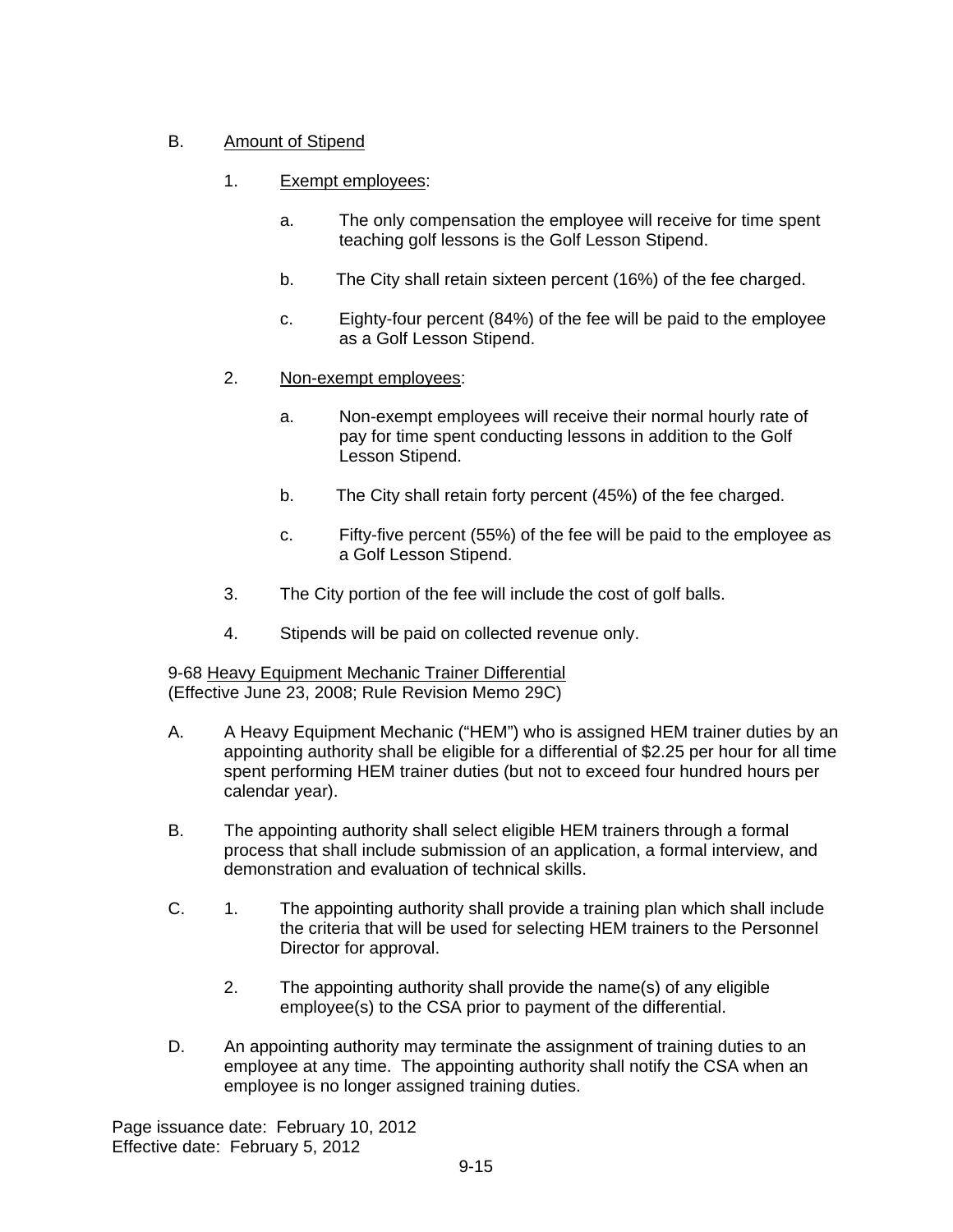9-69 Child Welfare Stipend

(Revised effective February 5, 2012, Rule Revision Memo 58C

- A. State law requires the Department of Human Services to have staff available twenty-four (24) hours a day to receive reports of abuse and neglect, conduct initial assessments of such reports that are deemed emergencies, and investigate those reports that are appropriate for child protective services. In order to meet this requirement, the Manager of Human Services may schedule eligible employees to be available to respond to emergency calls at night, weekends, mandated furlough days and holidays. Employees so scheduled will be entitled to receive a Child Welfare Stipend as provided below. An employee who is scheduled to respond to emergency calls is expected to:
	- 1. Be available by telephone;
	- 2. Be in a non-impaired condition that allows the employee to safely perform job duty assignments; and
	- 3. Respond to a call and perform work within a designated amount of time not to exceed;
		- a. Fifteen (15) minutes for After-hours Administrators.
		- b. Ten (10) minutes for After-hours Call Takers.
		- c. Forty-five (45) minutes for After-hours Responders.

Employees who are scheduled to respond to emergency calls and fail to meet these expectations may be subject to disciplinary action, up to and including dismissal.

B. The Manager reserves the right to refuse to schedule an employee to respond to emergency calls. An employee who is scheduled to respond to emergency calls will not be allowed to have his or her regularly scheduled shift before or after the assigned emergency response duties adjusted. However, the employee's supervisor may allow the employee to use paid or unpaid leave in order to catch up on missed sleep, as appropriate.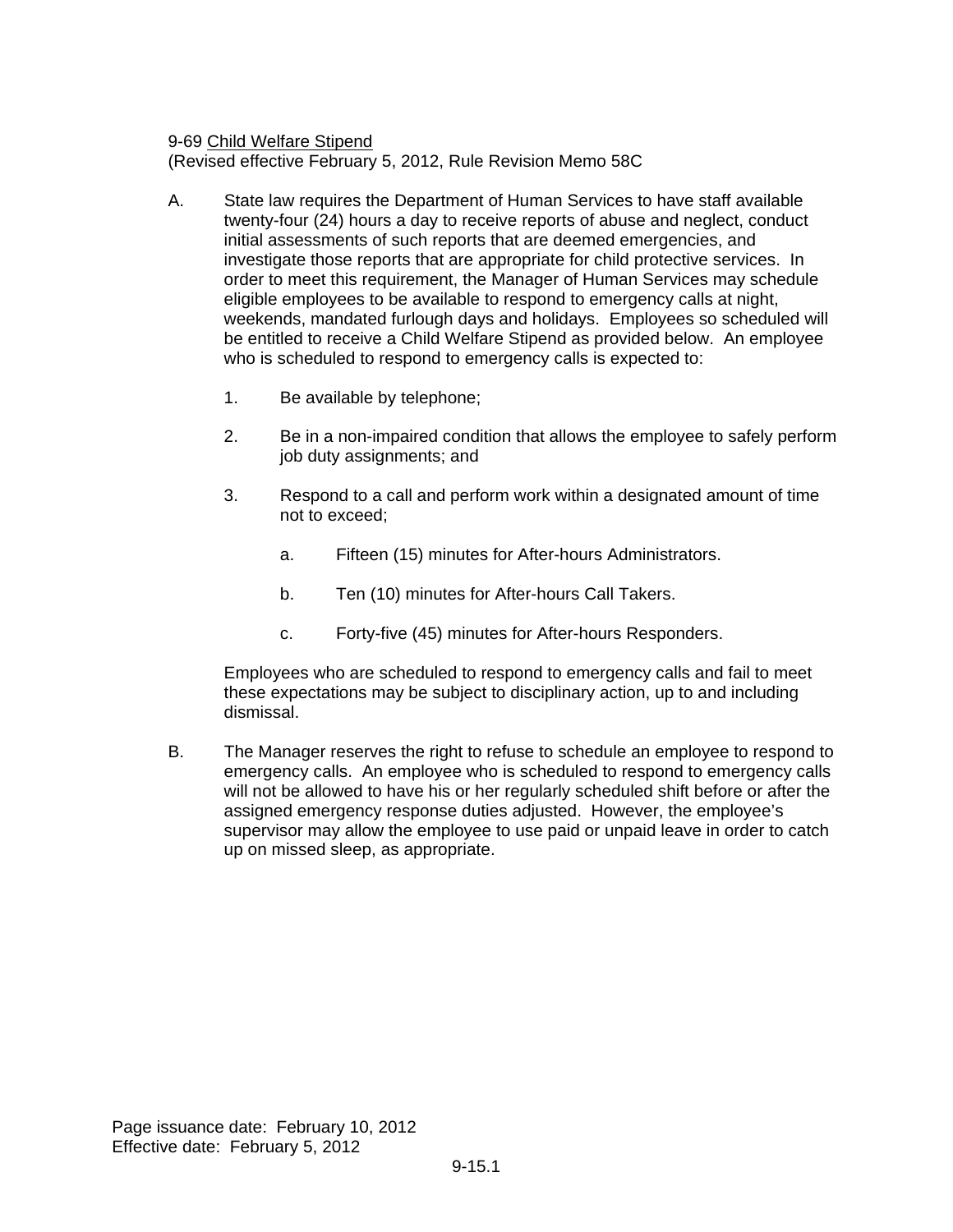- C. To be eligible for the Child Welfare Stipend, the employee must:
	- 1. Have a minimum of one (1) year of child welfare experience at the type and level of Social Case Worker; and
	- 2. Be exempt from overtime under Federal law and the Career Service Rules (employees who are eligible for overtime may receive standby pay as provided in the Career Service Rules).
	- 3. In order to be eligible to be assigned After-hours Administrator duties, the employee must be at least at the type and level of Social Case Worker Supervisor.
- D. After-hours emergency response duties will be divided and paid as follows:
	- 1. After-hours Administrator. Supervises the After-hours Call Taker and the After-hours Responder. After-hours Administrator duties will be assigned a week at a time. Employees assigned After-hour Administrator duties during a week in which a holiday or mandated furlough day occurs will receive a \$300 Child Welfare Stipend for that week. Employees assigned After-hour Administrator duties during any other week will receive a \$150 Child Welfare Stipend per week.
	- 2. After-hours Call Taker. Answers after-hours hotline calls (nights only) and determines an appropriate response after consulting with the Afterhours Administrator. After-hours Call Taker duties will be assigned a night at a time. Employees will not be assigned After-hours Call Taker duties more than twice a week or more than eight times a month. Employees assigned After-hours Call Taker duties on a holiday or mandated furlough day will receive a \$150 Child Welfare Stipend for that night. Employees assigned After-hours Call Taker duties on any other day will receive a \$75 Child Welfare Stipend per night.
	- 3. After-hours Responder. Responds to emergency after-hours calls at the direction of the After-hours Administrator or After-hours Call Taker. Afterhours Responder duties will be assigned a shift at a time (including night shift, weekend day shift, mandated furlough day shift or holiday day shift). Employees will not be assigned After-hours Responder duties more than twice a week or more than eight times a month. Employees assigned After-hours Responder duties on a holiday or mandated furlough day will receive a \$150 Child Welfare Stipend per shift. Employees assigned After-hours Responder duties on any other day will receive a \$75 Child Welfare Stipend per shift.